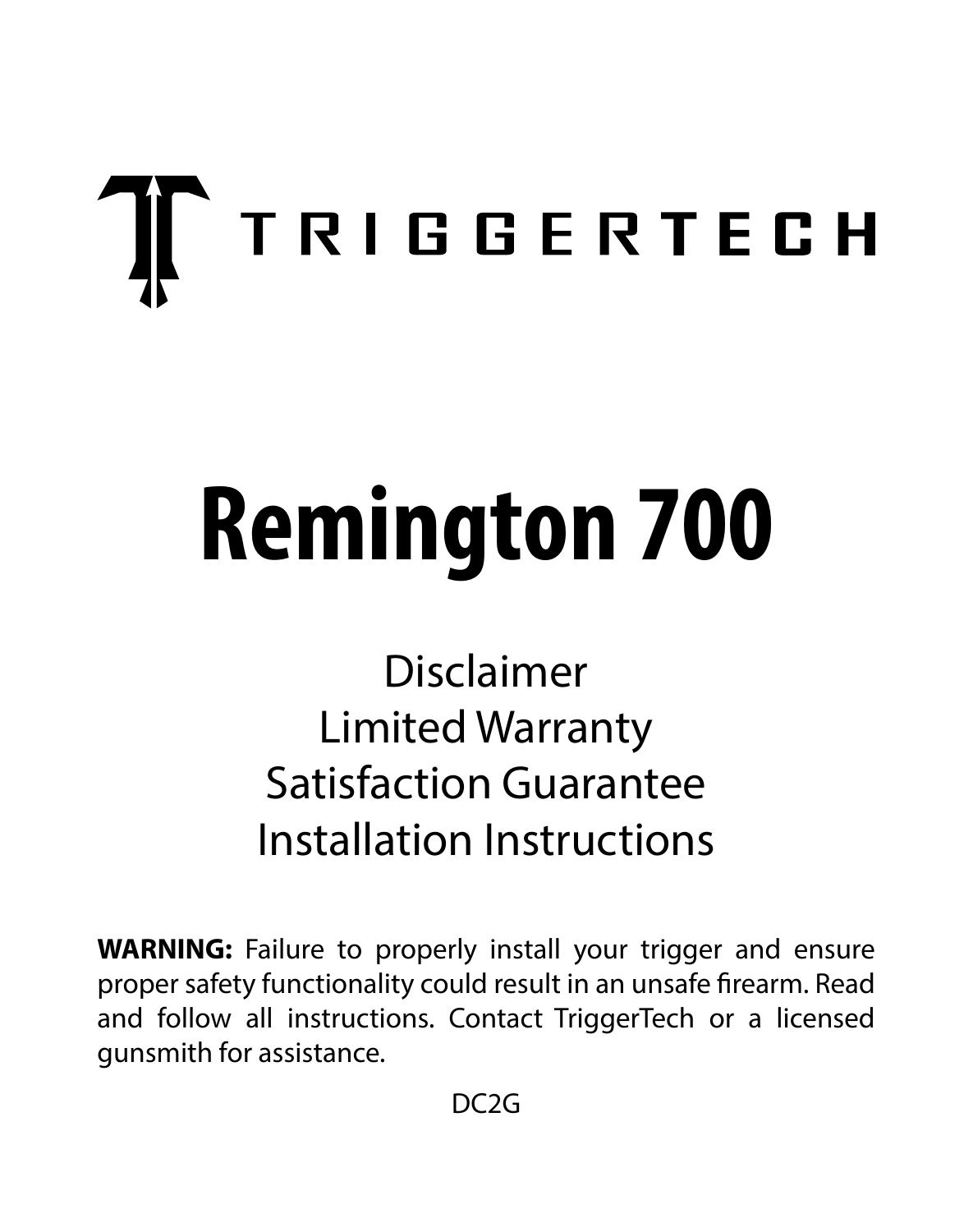## **TriggerTech Disclaimer**

**Improper handling, installation, storage and/or use of Trigger Tech products and/or the firearm in which they are installed, can cause death, serious injury and/or property damage.**

TriggerTech products are designed solely for installation and use in the specific firearm for which they are advertised. It is the purchaser's responsibility to determine compatibility.

Aftermarket trigger handling and installation can involve complicated procedures and presuppose knowledge of firearms handling. If a purchaser or user is not familiar, or not sufficiently familiar, with firearms handling and exchanging out trigger components, the purchaser or user (collectively, "Purchaser") must seek further information and assistance from a gunsmith or other qualified professional.

By installing or using any purchased TriggerTech trigger product ("TT Product") the Purchaser agrees to the following terms and conditions: 1.The Purchaser will abide by all applicable firearm safety laws, protocols, and regulations in force in the jurisdiction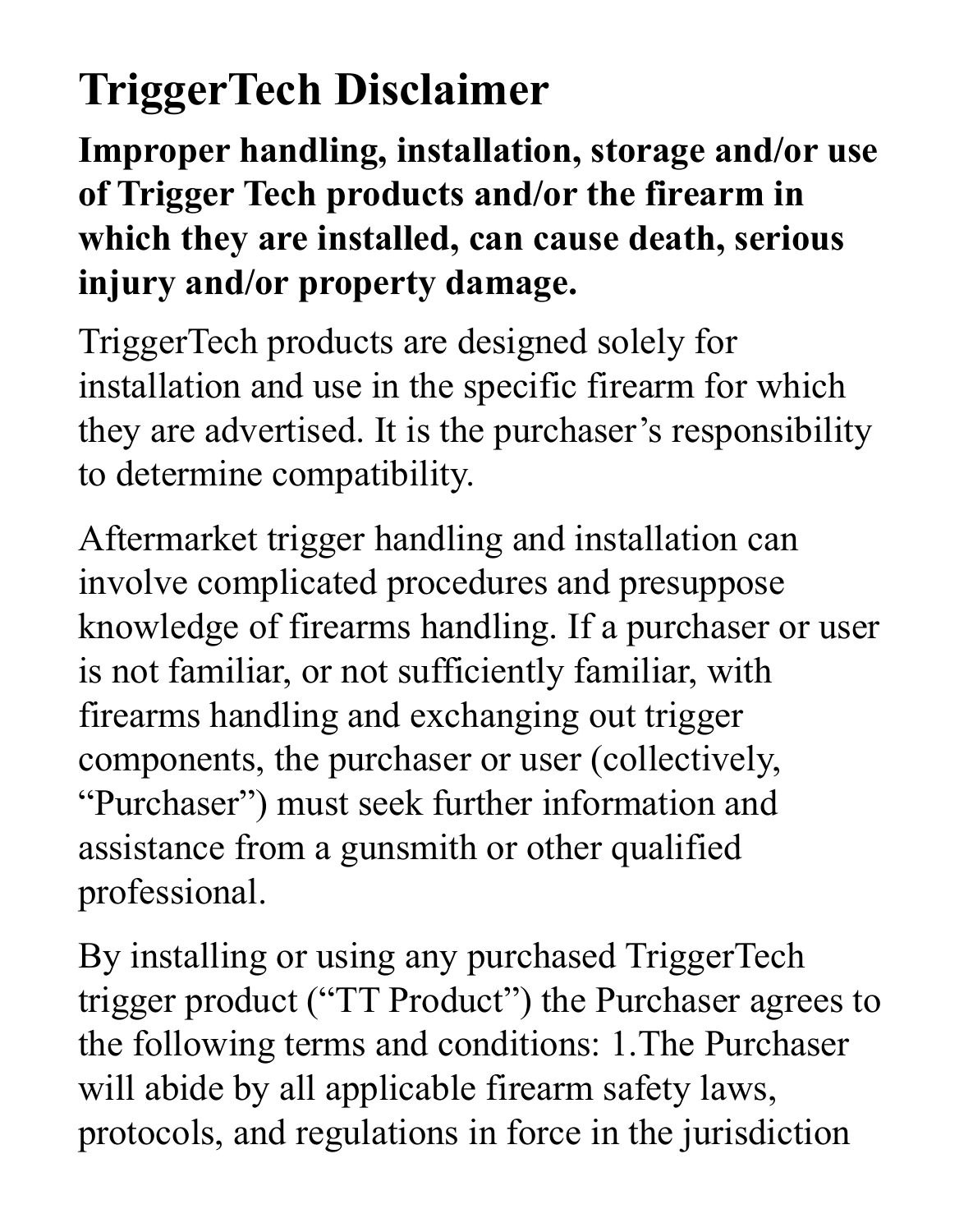where the TT Product is handled, installed, stored and/or used; 2. The Purchaser certifies that he/she is legally entitled to purchase and use the TT Product and the firearm in which it is to be installed, in the jurisdiction where the TT Product is purchased and used; 3. The Purchaser assumes responsibility for ensuring that any users of the TT Product comply with these terms and conditions and with all applicable firearms safety protocols and regulations when handling, installing, storing and/or operating the TT Product; 4. The Purchaser agrees to conduct a test for proper trigger fit and function, before each use of the TT Product, with the firearm in which it is installed in an unloaded condition. Never assume the TT Product works without testing it; 5. The Purchaser agrees to consistently use a trigger lock on the installed TT Product, together with any related safety mechanism on the firearm in which the TT Product is installed; 6. The Purchaser agrees to contact TriggerTech immediately in the event of any change or loss of trigger function; 7. Following installation, the Purchaser will not conduct any maintenance of the TT Product which requires disassembly of the TT Product, in whole or part; 8. In no event shall TriggerTech be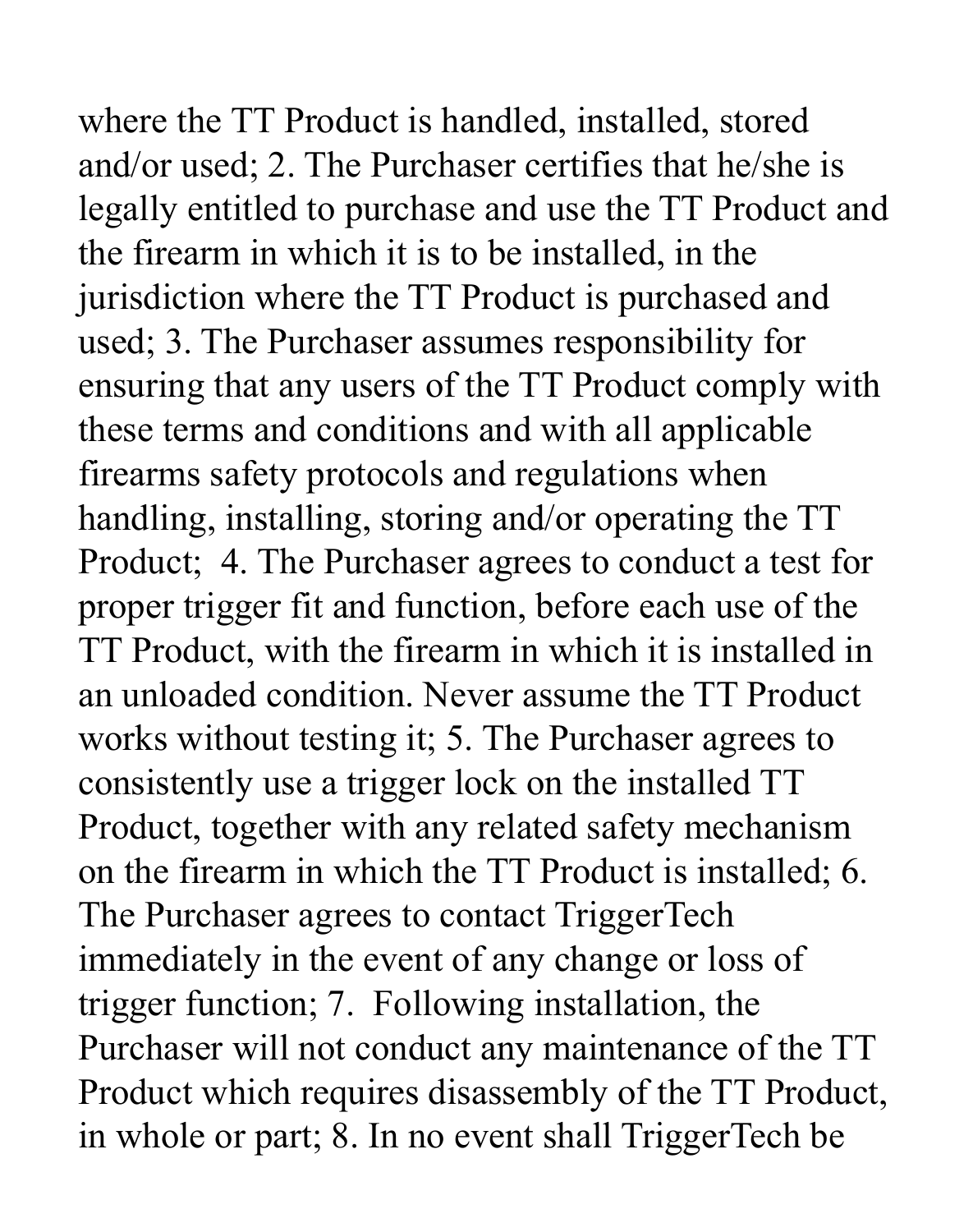liable for any direct, indirect, incidental, special, consequential or punitive damages arising from loss of life, personal injury and/or property damage, in connection with the use or misuse of the TT product, or the firearm in which the TT Product is installed; 9. TriggerTech is not responsible for the acts or omissions of the Purchaser resulting from a lack of training or knowledge of firearms handling, or failure to properly implement such training and knowledge; 10. The Purchaser assumes the risk and all liability for death, injury, and loss and damage to persons or property caused by use or installation inconsistent with TriggerTech's instructions, negligent or intentional use or misuse of the TT Product, or the firearm in which the TT Product is installed.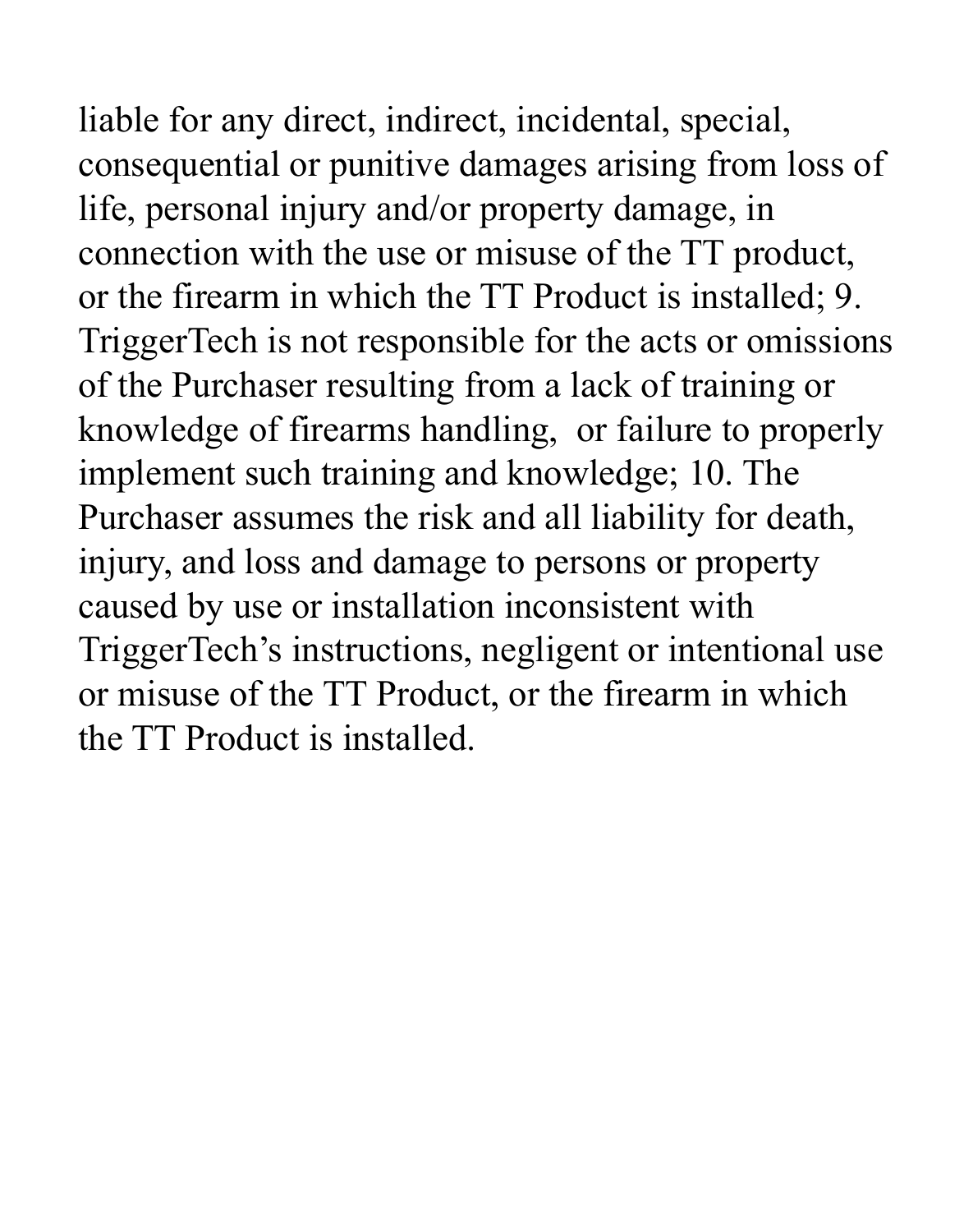## **TriggerTech Limited Warranty**

TriggerTech warrants to the original retail purchaser that this TriggerTech product will be free from manufacturing and handling defects for thirty days after the original sale of the product, and from manufacturing defects for the life of the product. This warranty only applies if this product was manufactured and sold by TriggerTech. This warranty excludes conditions caused by excessive wear and tear, aggressive handling, unreasonable use, modifications, alternation, tampering, misuse, improper installation, or other factors outside TriggerTech's control. Modifying the product in any way VOIDS this warranty. This limited warranty does not extend to future performance.

No TriggerTech representative, distributor or reseller is authorized to assume any other obligation or liability in connection with the product, or to alter the terms of this warranty.

ALL WARRANTIES OTHER THAN STATED HEREIN ARE DISCLAIMED, INCLUDING IMPLIED WARRANTIES OF MERCHANTABILITY AND FITNESS FOR A PARTICULAR PURPOSE,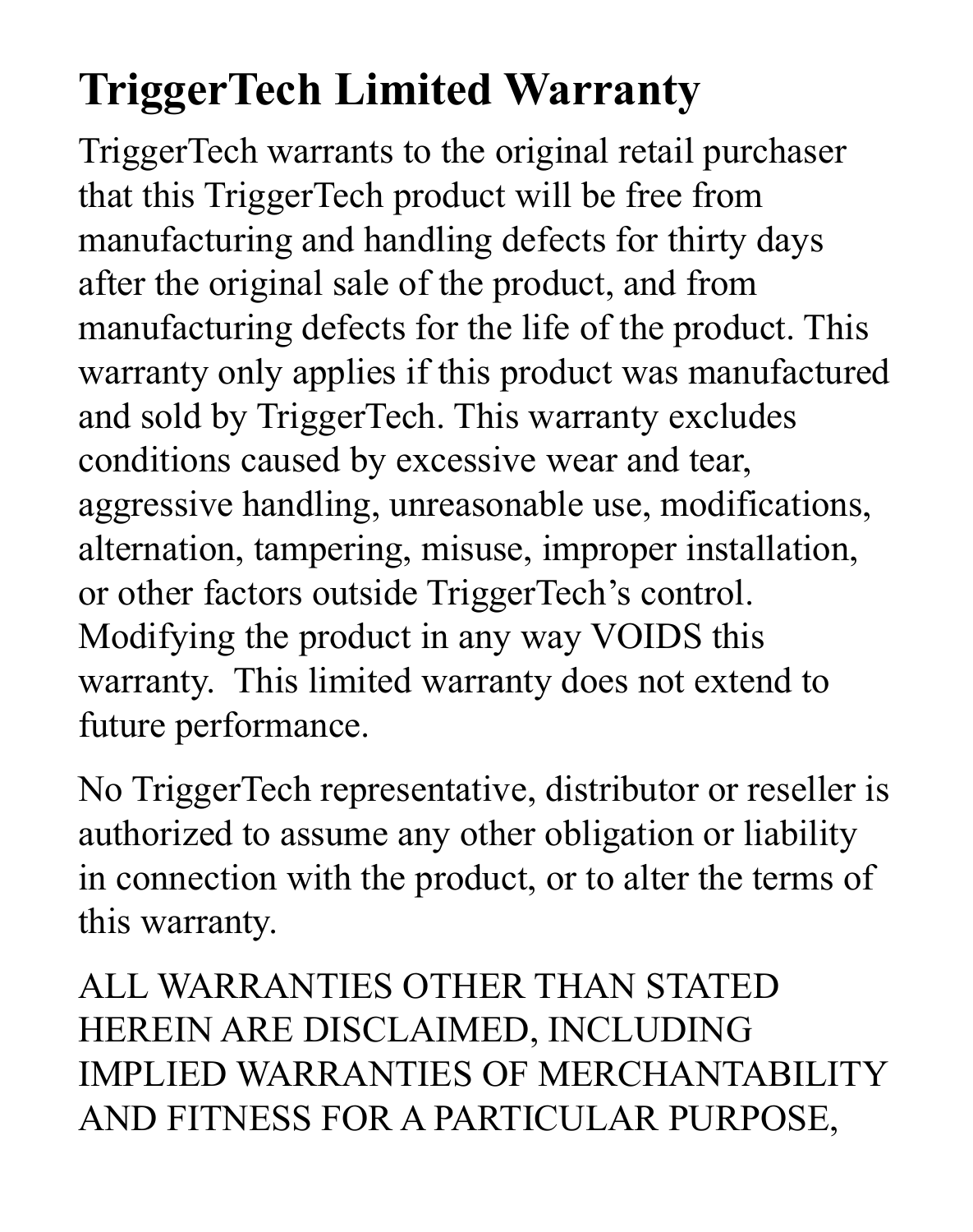TO THE EXTENT ALLOWABLE BY APPLICABLE LAW. ALL LIABILITY FOR INCIDENTAL, PUNITIVE, SPECIAL, OR CONSEQUENTIAL DAMAGES ARE EXPRESSLY DISCLAIMED, TO THE EXTENT ALLOWABLE BY APPLICABLE LAW.

Trigger Tech does not assume any liability arising from loss of life, personal injury and/or property damage in connection with the use, misuse or modification of the TT product, or the firearm in which the TT Product is installed.

Warranties are handled directly by TriggerTech, not through our dealer network. To obtain warranty coverage, please contact us directly at the number/website below for a return authorization. Product alleged to be defective must be returned to Trigger Tech for inspection. The cost of shipping to us is the customer's responsibility. Any products determined by TriggerTech to require warranty coverage, will be replaced or repaired, at TriggerTech's sole option.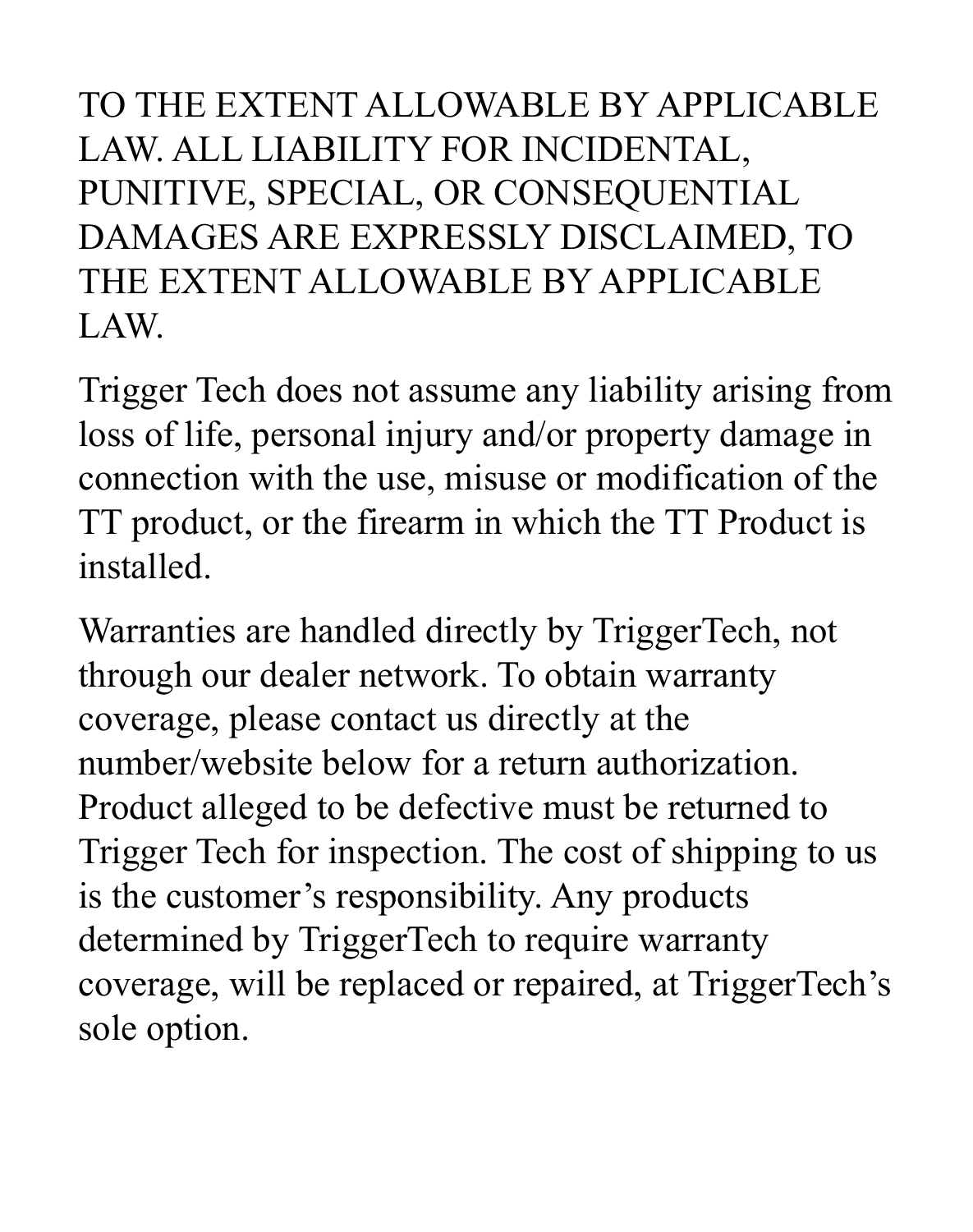**Note: Installation of your TriggerTech trigger may void all or part of your firearm manufacturer's warranty, so please check with the firearm manufacturer to find out if installation will affect your firearm warranty prior to installation of the trigger.**

### **TriggerTech Satisfaction Guarantee**

TriggerTech Triggers have distinctively less creep than competitors' products. While most shooters view this as a benefit, some may not enjoy the distinct, crisp feeling of a TriggerTech Trigger. If you are the original purchaser and are not satisfied with the zero-creep break of your TriggerTech Trigger, you may return it to TriggerTech within thirty (30) days of purchase, in the original packaging and with proof of purchase. Provided the Trigger is undamaged, Trigger Tech will refund the purchase price.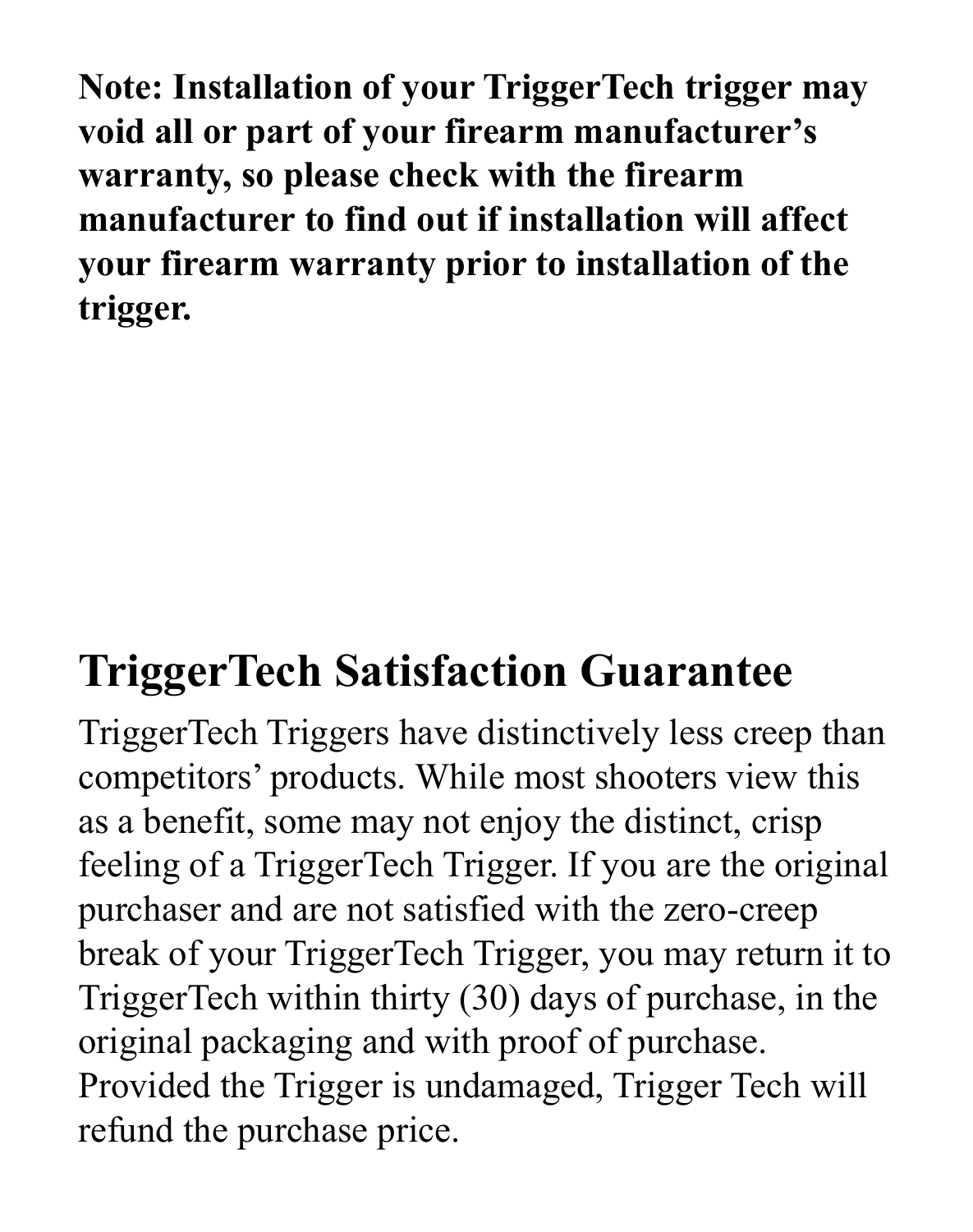#### **Step 1: Unload your firearm and remove the bolt and stock**



1a) Read TriggerTech Disclaimer and TriggerTech Lifetime Warranty prior to installation and use.

1b) Remove all ammunition and magazines from your firearm

1c) Remove the bolt from your firearm by pressing the bolt release while sliding the bolt aft-ward.

1d) Using the appropriate screwdriver, carefully remove your stock from the action.

**NOTE:** Remember the size and location of each bolt you remove from the stock for reassembly.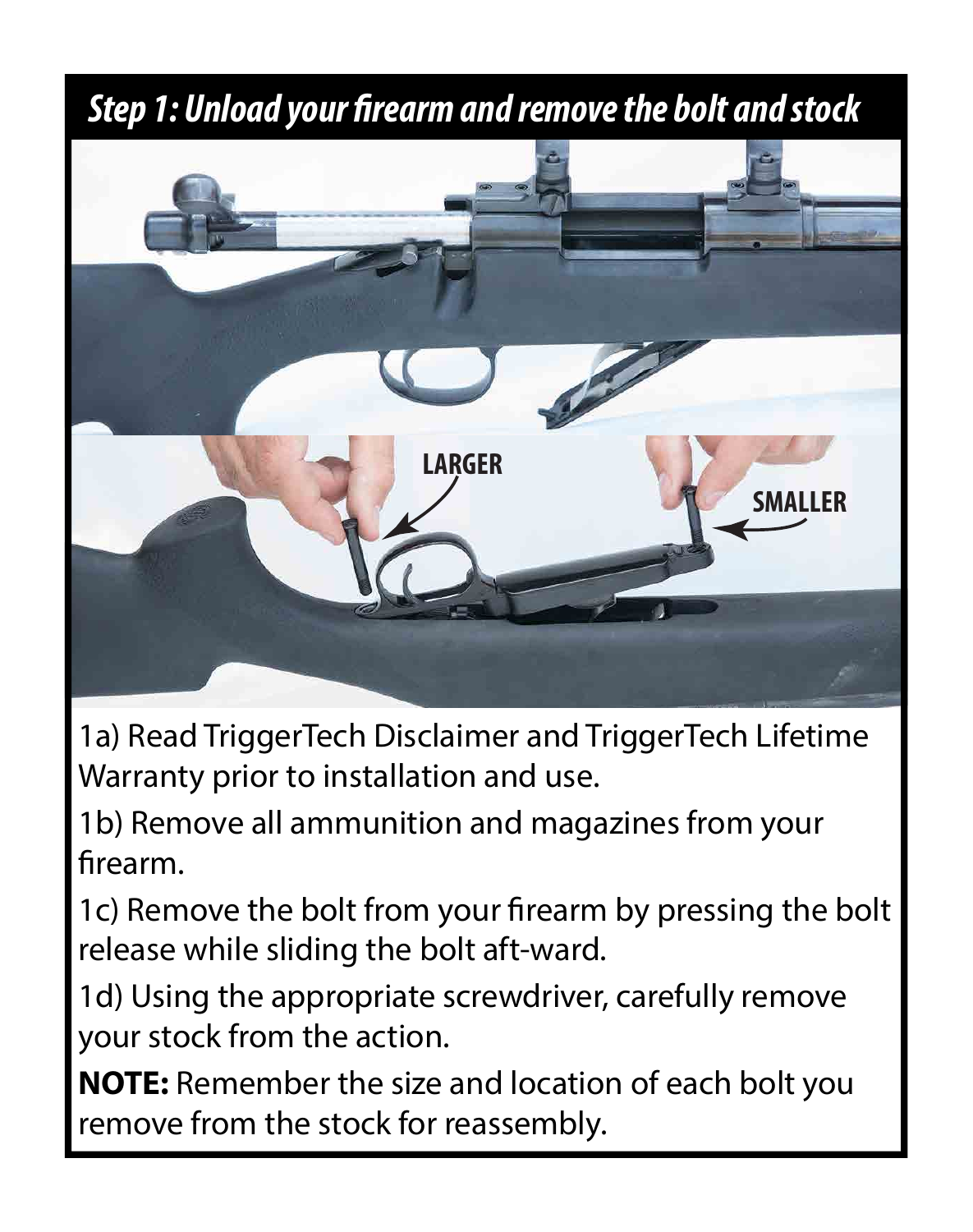#### *Step 2: Remove the existing trigger*



2a) Gently tap the front trigger pin from left to right until the trigger assembly becomes free.

2b) Move safety into safe position. Gently tap the rearward pin from right to left until the trigger assembly becomes free and the bolt catch assembly remains in-tact.

**CAUTION:** Removing the reward pin too far can cause the bolt release to disassemble. If this happen see Step 3 to reassemble.

**NOTE:** The safety and bolt release from your existing trigger are not transferable.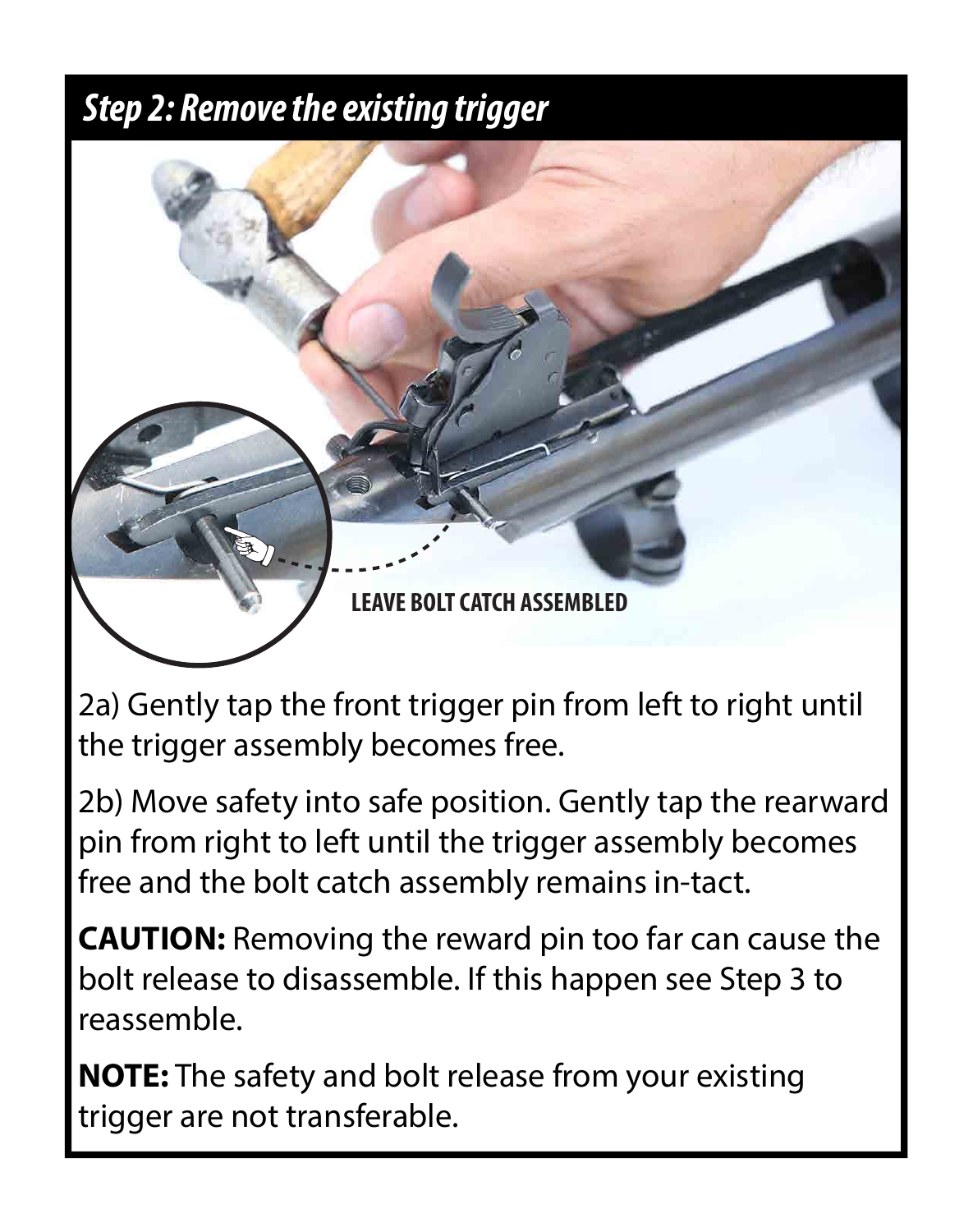#### *Step 3: Bolt catch assembly*



If your bolt catch assembly has come apart, assemble the bolt catch, spring, and pin, prior to re-installing it in your firearm. Slide the assembly into the slot as shown in Step 2 and gently tap the rearward pin in, to hold the bolt catch assembly in place.

**CAUTION:** Ensure both Spring end tangs are in the correct locations as shown above and in Step 2.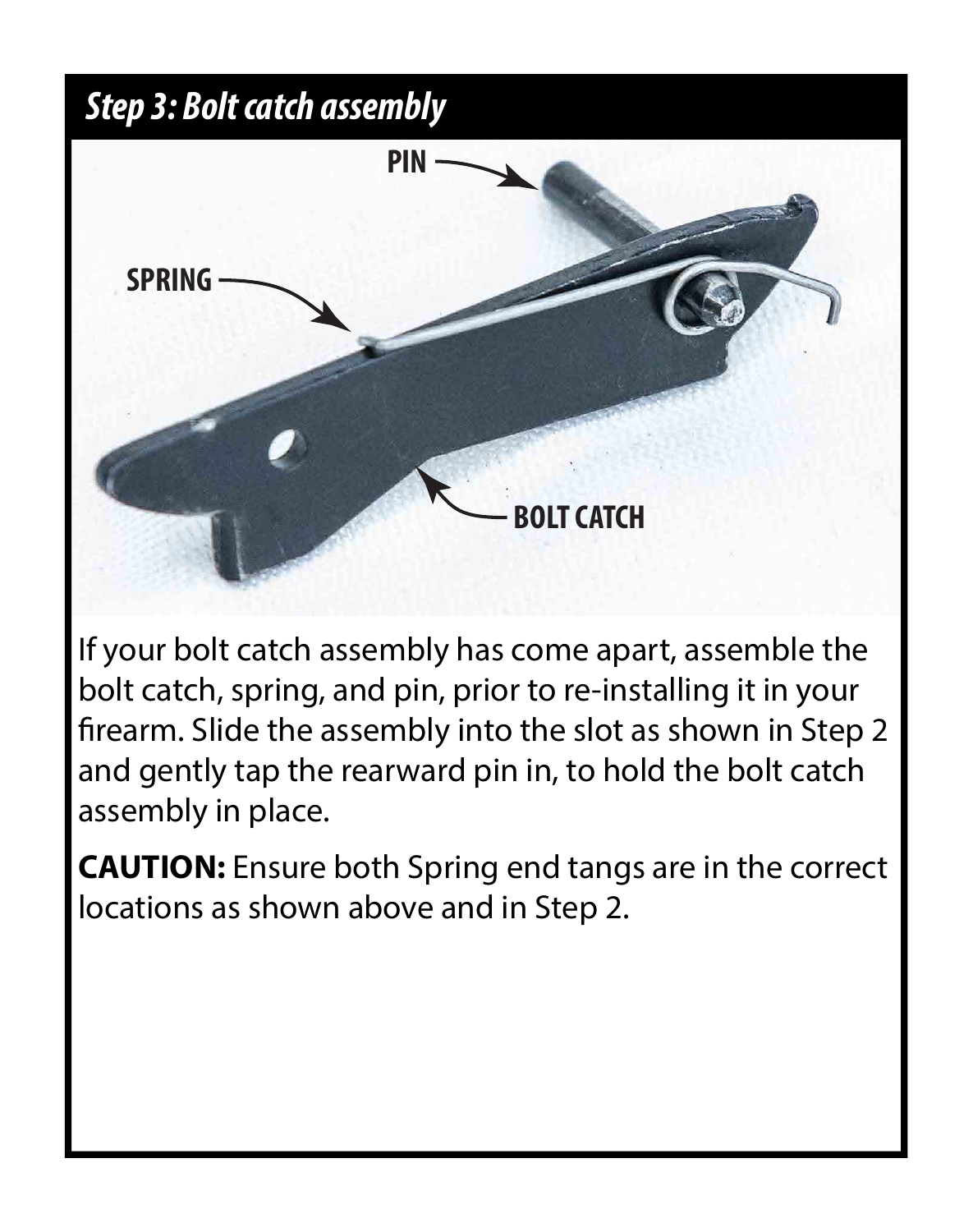#### *Step 4: Install your TriggerTech trigger*



4a) Insert the trigger assembly and gently tap the front trigger pin in, from right to left. Ensure that the pin is not contacting the bolt release as this can jam the bolt catch, which is dangerous.

4b) Move safety into safe position. Gently tap the rear trigger pin in, from left to right, until flush with the bolt catch.

**NOTE:** If your bolt catch assembly has come apart, see Step 3 to reassemble.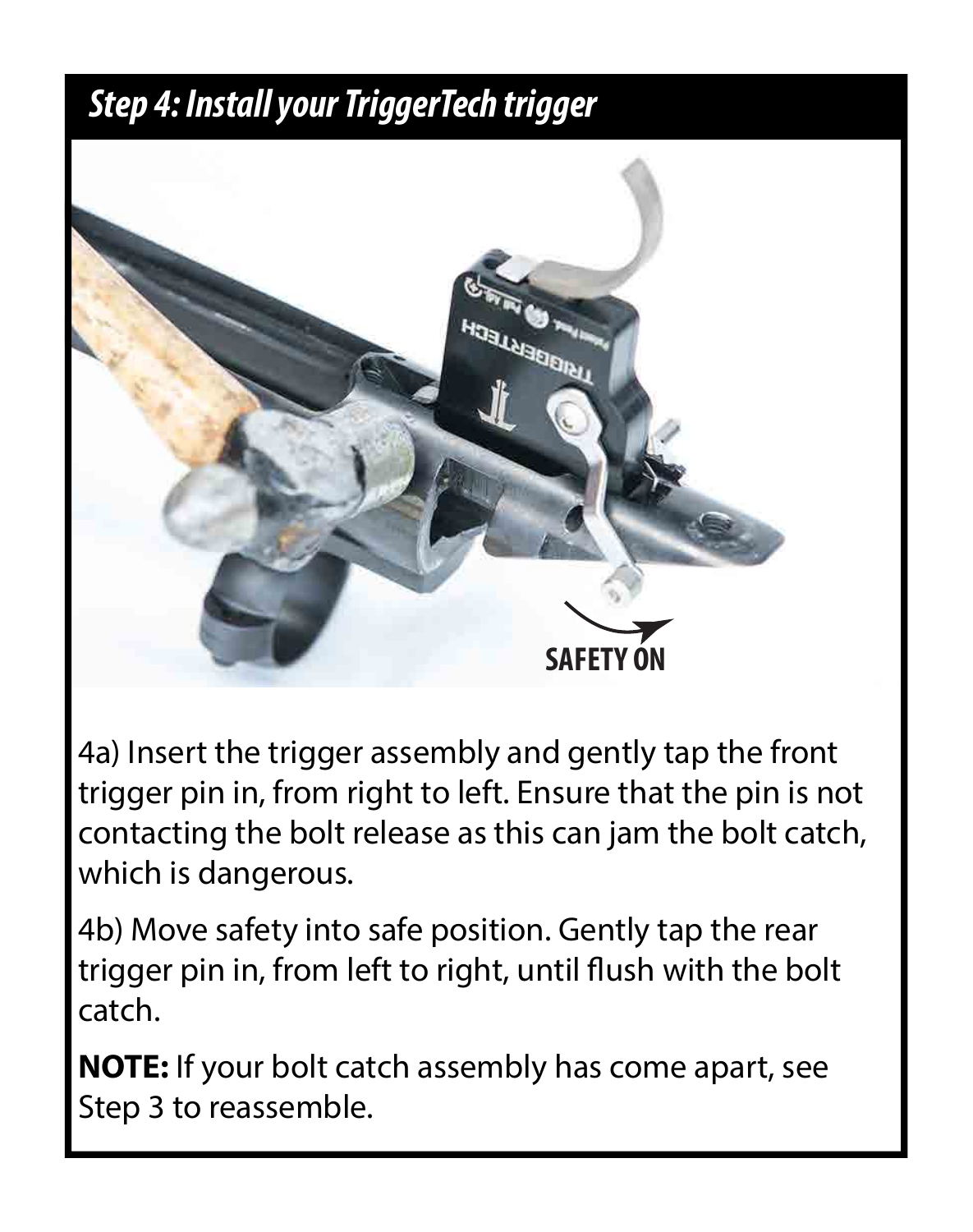#### *Step 5: Fit the bolt release to the bolt catch*



5a) If you have a bolt catch, adjust the bolt release to the bolt catch by using a pair of narrow pliers and gently bend the tab until it slots perfectly into the bolt catch notch. At rest, the bolt release should be seated in the "V", as shown. This may take several attempts.

**WARNING:** Do not over bend the bolt release as this can damage the part and void your TriggerTech Limited Warranty.

5b) Test that the bolt release fully engages the bolt catch and functions smoothly and does not stick while cycling. The bolt release should be in contact with the bolt catch through the entire cycle. Repeat Step 5a until complete.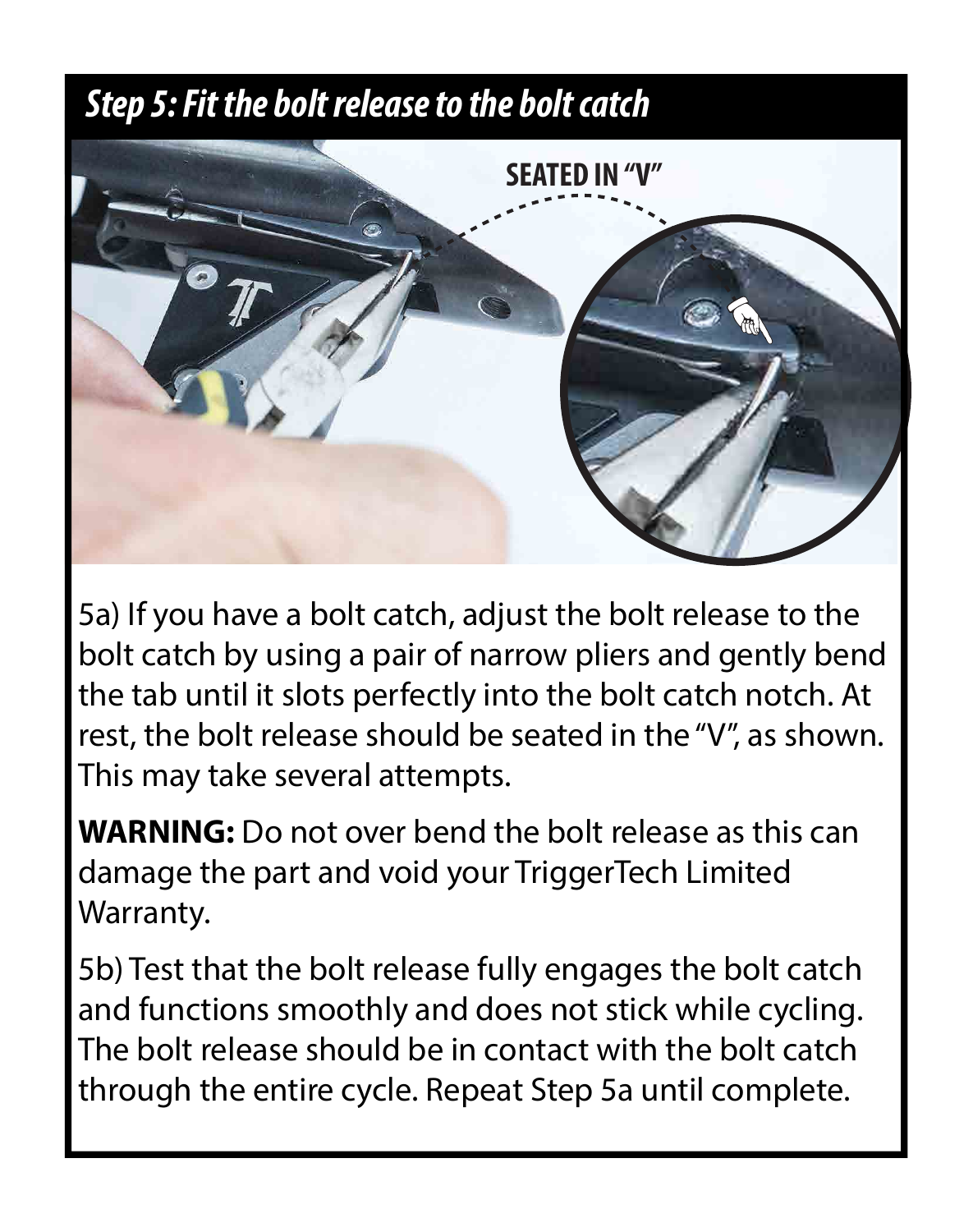#### *Step 6: Re-install the stock and bolt*



6a) Using the same screws from Step 1, re-install your stock onto the action.

6b) Insert the bolt and check the bolt release functionality. The bolt should only be removable while the bolt release is being pressed. When the bolt release is not being pressed, the bolt should not be removable.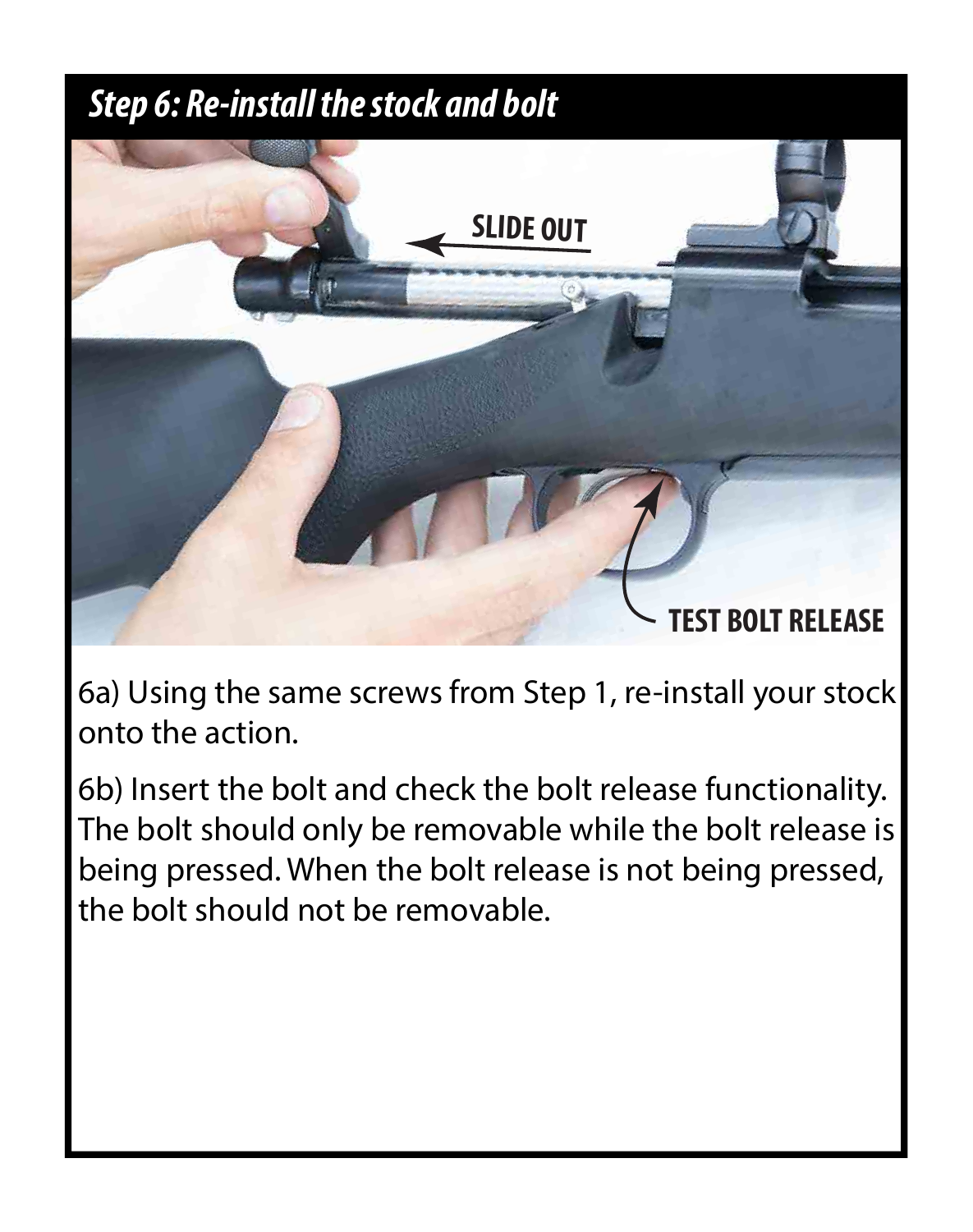#### *Step 7: Check trigger safety and function*

Prior to using your firearm, perform the following tests **without ammunition** to see if your installation was done correctly.

7a) Safety on and cycle action - firing pin should NOT move

7b) Safety off and cycle action - firing pin should NOT move

7c) Safety on, cycle action, pull trigger lever - firing pin should NOT move

7d) Safety off, cycle action, pull trigger lever - firing pin should move

7e) Safety on, cycle action, cycle safety to fire position firing pin should NOT move

7f) Safety on, cycle action, squeeze lever firmly (No audible clicks should be heard while squeezing the trigger lever), release lever, cycle safety to fire position - firing pin should NOT move

7g) Safety off, cycle action, and tap the butt-stock - firing pin should NOT move (NEVER PERFORM THIS STEP WITH LIVE AMMUNITION)

7h) Safely repeat Steps 7a through 7f (and NOT 7g) at a rifle range with live ammunition to ensure trigger installation was done correctly.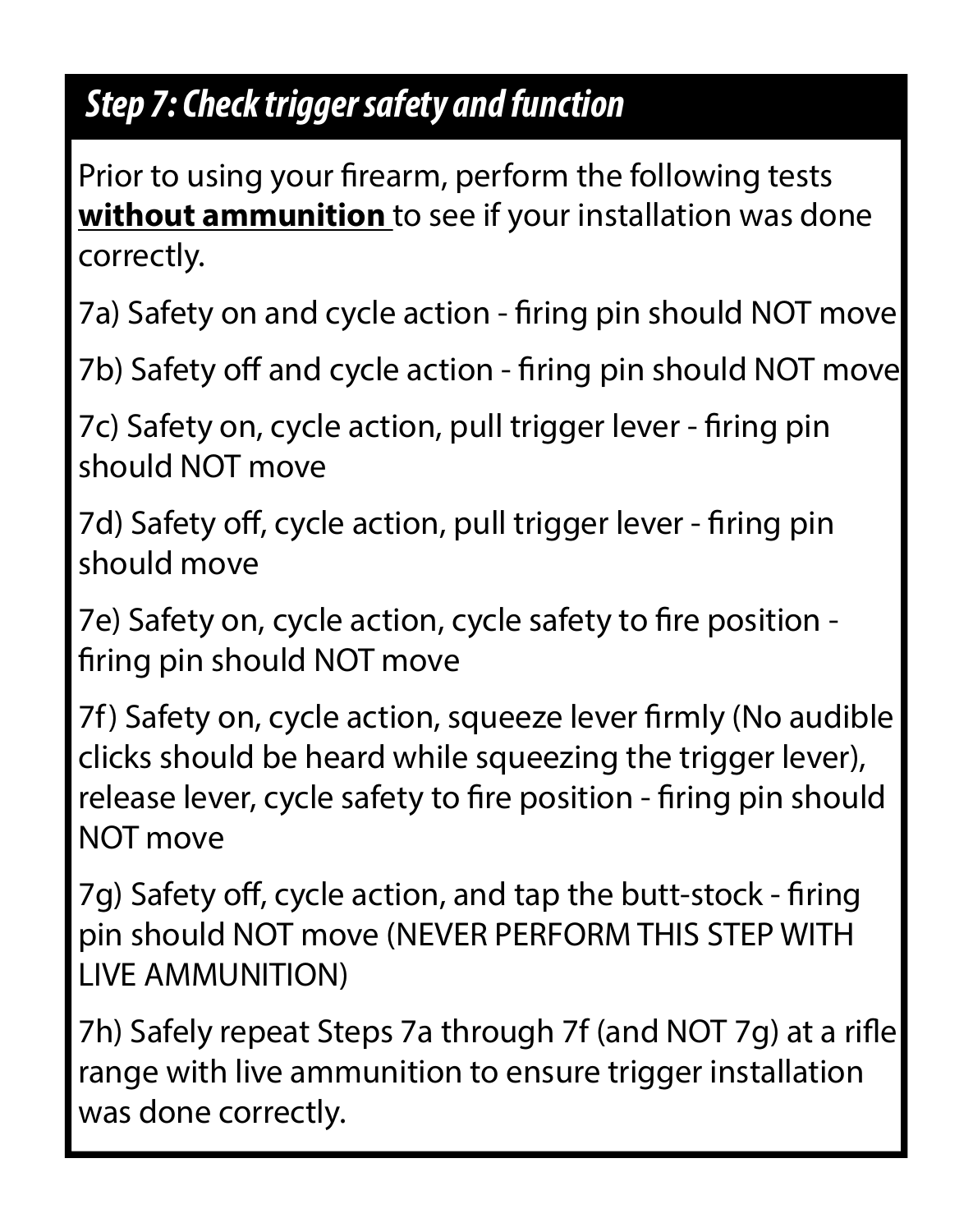#### *Step 8: Pull weight adjustment*

**SUPPLIED 5/64" ALLEN CW ROTATION TO INCREASE PULL WEIGHT**

Your TriggerTech trigger is set near the middle of the advertised pull weight range and can be adjusted in increments. To adjust pull weight, insert the supplied 5/64" Allen wrench into the set screw located at the bottom of your trigger. To increase pull weight, rotate the set screw clockwise. Pull weight varies between actions.

**WARNING:** It is recommended to operate your trigger at, or above, factory setting. Exercise caution when adjusting your pull weight and repeat Step 7 prior to using live ammunition.

**NOTE:** Always keep the set screw engaged with at least three "Clicks" to prevent the set screw from falling out.